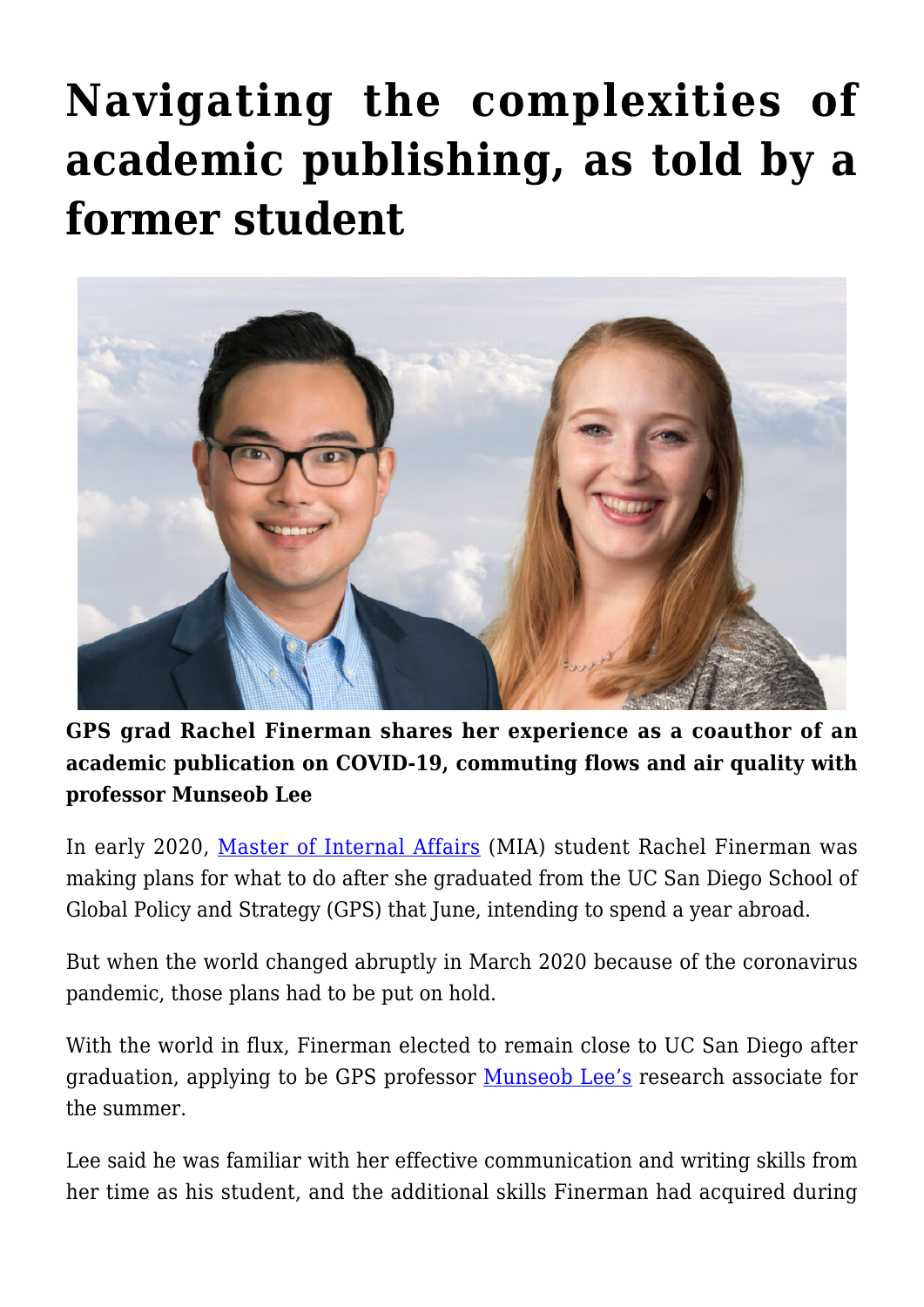her time at GPS gave her an edge in the hiring process.

"From her application, I found that she has been equipped with quantitative skills from quantitative methods, big data analysis and spatial data analysis classes," Lee said. "It was an easy decision to hire her."

Finerman was quickly looped into Lee's newest research project, focusing on how the changes in commuting behavior during the pandemic affected the Korean economy. She quickly began finding and cleaning data, examining related papers and working on data analysis.

Lee said it became clear after the first few weeks that Finerman was going above and beyond in her contributions to the project, and he asked her to join the project as a coauthor, meaning her involvement would extend far beyond her time as a research assistant.

"Two months of summer research assistance is too short to finish an academic research paper, anyway," Lee said.

Finerman shared that she was "incredibly grateful" to be asked to dive deeper into the research and to be included as a coauthor on the paper, which was [published](https://www.sciencedirect.com/science/article/pii/S1049007821001032) in December 2021 in the Journal of Asian Economics.

The experience gave Finerman the unique opportunity to see firsthand what it's like to submit to an academic journal, which ultimately took a year and a half from project start to publication.

After completing her research assistantship, Finerman began working in the U.S. office of ICEYE, a company that builds and operates Synthetic Aperture Radar (SAR) satellites, in November 2020 and then moved to ICEYE's Finland office in October 2021.

"I contributed a lot of my work on the paper after my faculty research associate position had concluded and I started a full-time job," Finerman said. "I had to learn how to balance everything and often worked on the nights and weekends to make sure I got everything done successfully and on time."

At some moments during the extensive process, Finerman acknowledged she felt "impostor syndrome," questioning her skills and talents in this new and unfamiliar environment.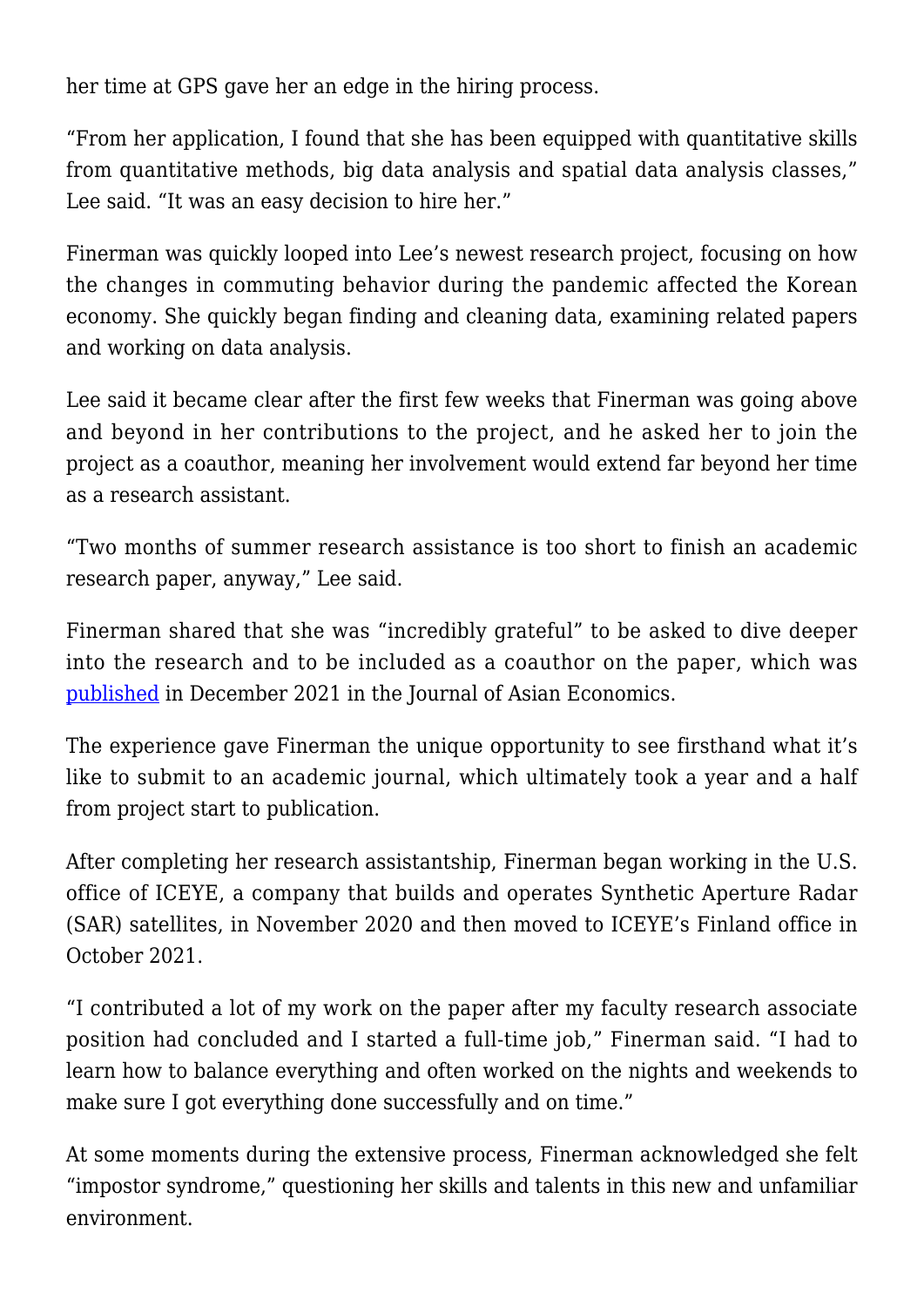"I had never had formal training in how to write an article for publication," Finerman said. "Every related article I read that formed the basis of our literature review seemed to be written very elegantly and professionally, and I didn't know if my writing lived up to those other articles. But Munseob was an excellent guide and encouraged me along the way, and I continued to feel much more confident as I went."

Lee said in their initial submission, he and Finerman received reports from two anonymous reviewers, experts in the field, questioning several points and suggesting several modifications.

"We prepared a 23-page response letter, which is even longer than the paper itself," Lee said. "It may sound surprising, but that's what I do for every academic publication."

Finerman said she learned a great deal about how scientific knowledge is built through the peer-review process.

"Before this experience, I didn't know that there could be a lot of back-and-forth between the authors and the reviewers to address feedback before the submission could get accepted," Finerman said. "I was grateful to read the feedback from the reviewers and get the chance to update the paper because it made it stronger in ways we hadn't considered before. It's nice to have the chance to update the paper rather than simply getting a hard 'no' if the paper isn't exactly what the reviewer is looking for."

Finerman said she also learned that the journal submission process isn't equal across the board – each journal has varying requirements and a different set of reviewers that provide a wide range of feedback.

"It's great to know that if I decide to submit to academic journals again in the future, I won't get my hopes up if a journal doesn't accept my submission, because there could always be another journal out there where my submission would align very well to the publication," Finerman said.

Finerman said she is incredibly grateful for the opportunity to contribute to academic knowledge-building through this process.

"At UC San Diego, I read the research of so many talented and inspiring